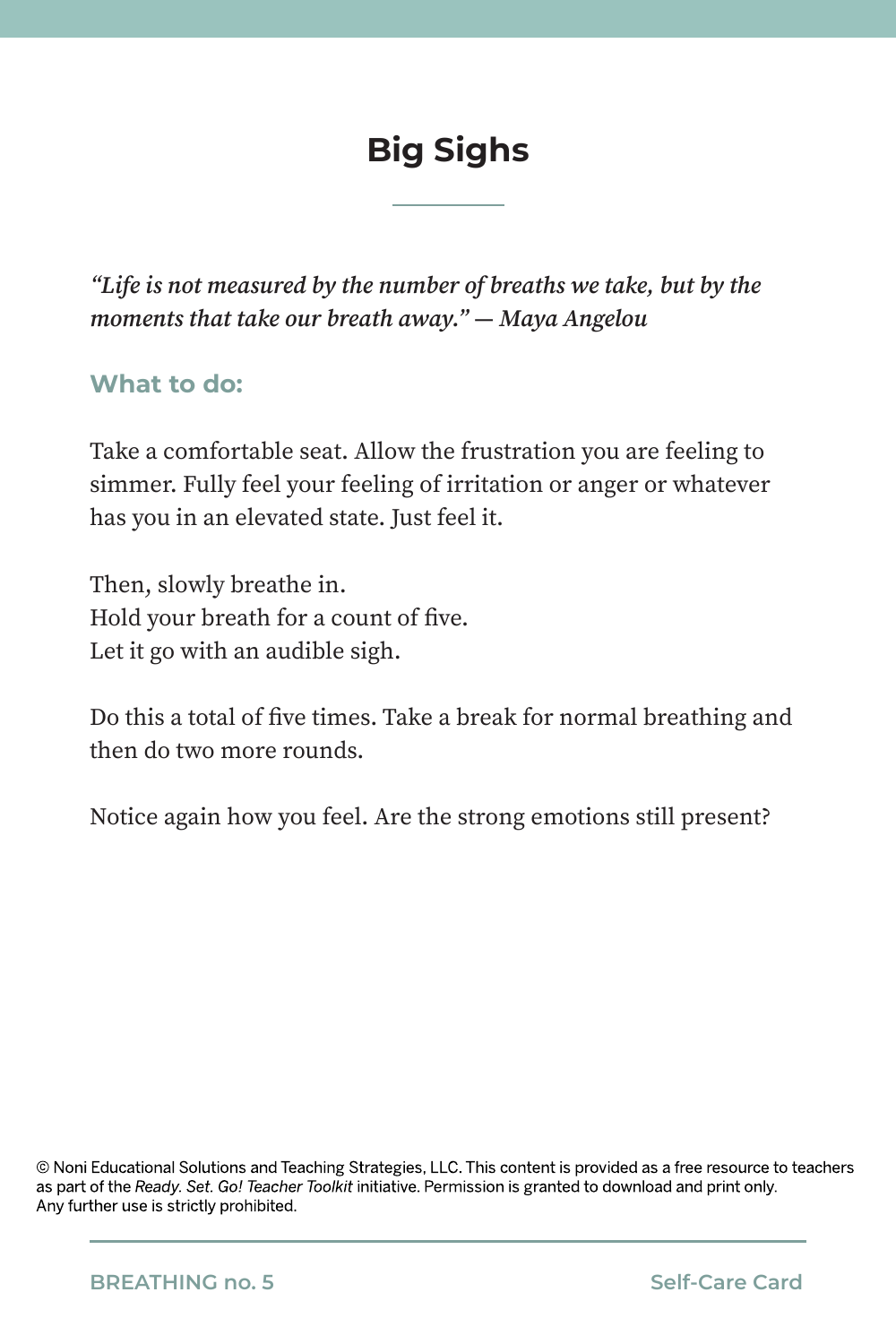

Strong emotions show up in disruptive breathing. This is how our body keeps homeostasis. We increase oxygen to prepare for fight or flight. The issue is, how do we get back down from that heightened state? Research suggests that sighing is our body's natural way of resetting our breathing. This exercise uses our natural reset in a purposeful way.

### **If you have more time:**

Remember when you started this exercise and you had to think about what had you in that state of agitation? Now, take some time to really think about what got you riled up. If it helps, write it down. Slow down time and try to think back to that moment when things started to go offline. Ask yourself what fear you were responding to. What about the situation made you feel out of control?

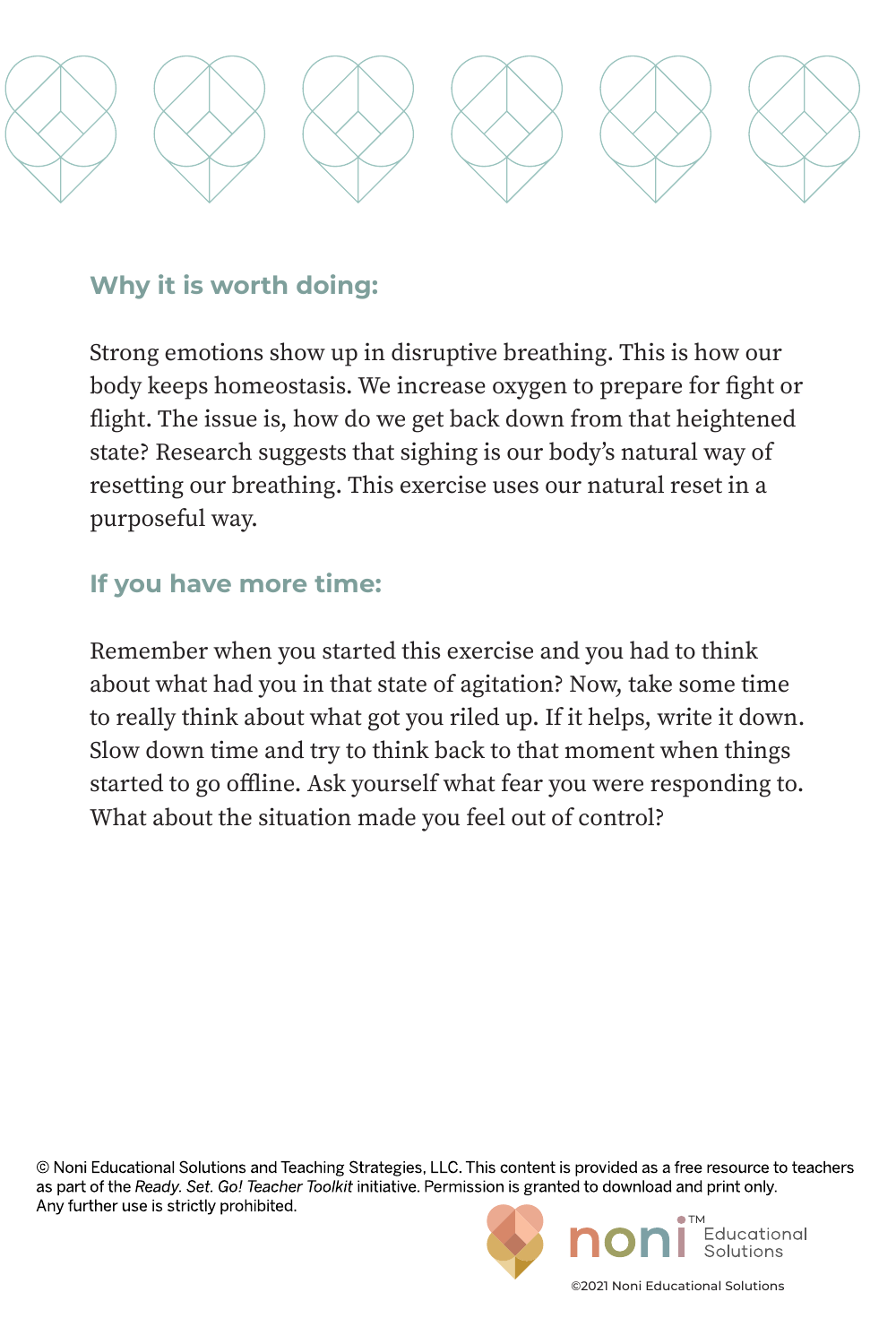## **Body Scan Meditation**

*"When there is no enemy within, the enemies outside cannot hurt you." — African Proverb*

#### **What to do:**

- Find a comfortable seat on a chair or a cushion.
- Sit up straight while allowing your belly to soften.
- Close your eyes. Bring your awareness to your toes.
- Ask yourself some questions: How do my toes feel? Are they hot or cold? Painful or ticklish? What sensations are present?
- Slowly move from your toes to the bottoms of your feet and ask the same questions or any others that come up.
- Follow along this progression as you gradually scan your entire body, stopping at each joint and turn: ankles, calves, knees, etc.
- When you have finished, notice if anything changed. Notice if your breath has slowed or quickened. Have your shoulders softened or tensed? Just be with the awareness of change and then open your eyes.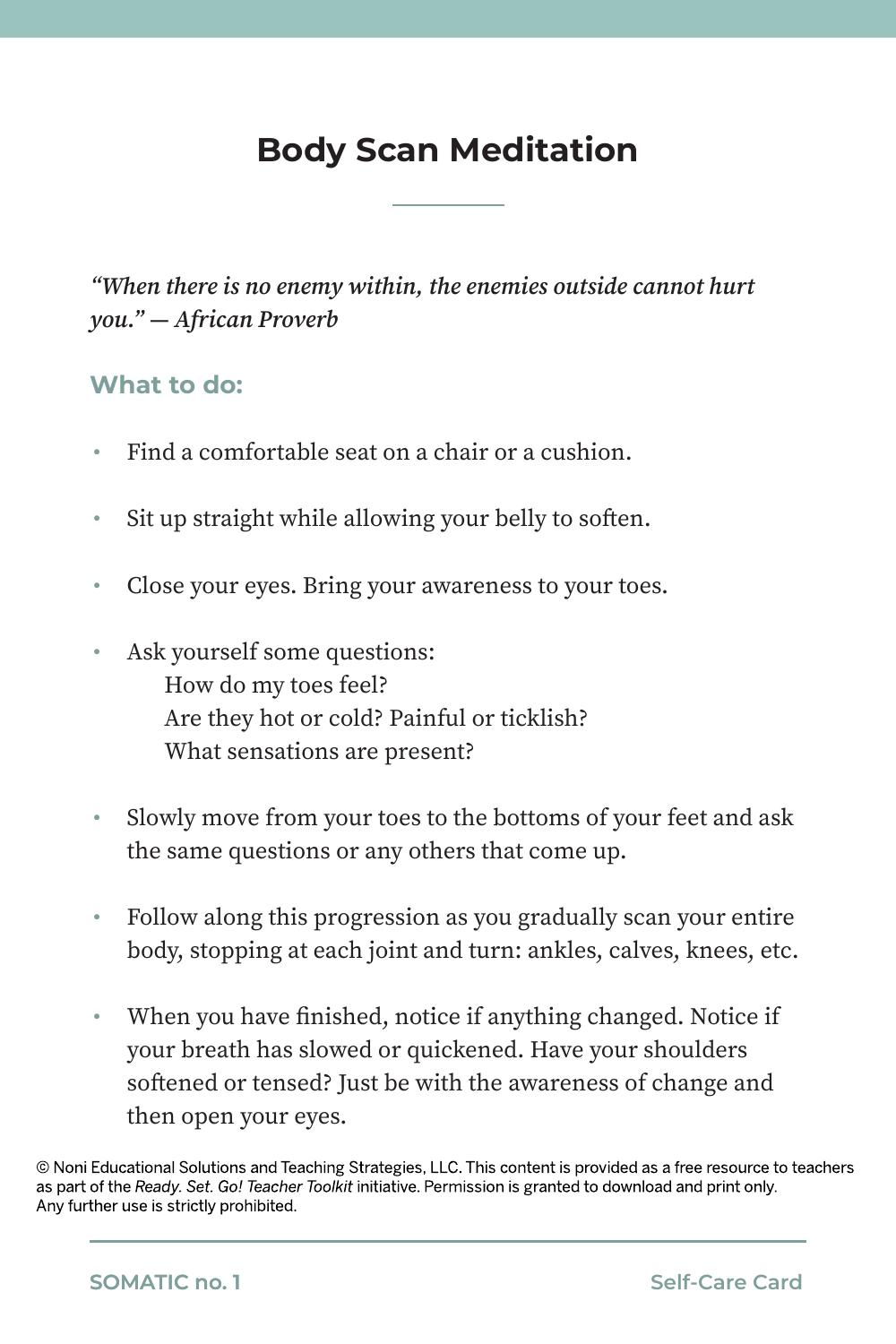

This exercise is about bringing your awareness back into your wonderful, whole body. It's about noticing what you find and allowing it to be exactly as it is. Bonus: you may find that bringing awareness is enough to bring change. If you feel a change in your body, just notice it and continue on.

Sitting with your own discomfort without trying to change it gifts you with the ability to do the same for others. While the trauma response makes us want to fight or flee to disassociate from the body, body scan meditation does the opposite, bringing your body into the present moment. Sensing cold toes is only happening in the here and now. By staying with sensations, we gradually increase our ability to sit with bigger and bigger feelings. Becoming friends with your body is becoming friends with your whole self.

## **If you have more time:**

Journaling about the sensations is a great way to allow your brain and body to communicate and process what has come up. You may notice connections between what you felt and what is happening, or recall a specific memory. You may also notice connections in your body (e.g., both my knee and hip are hurting, I wonder if they're connected.)

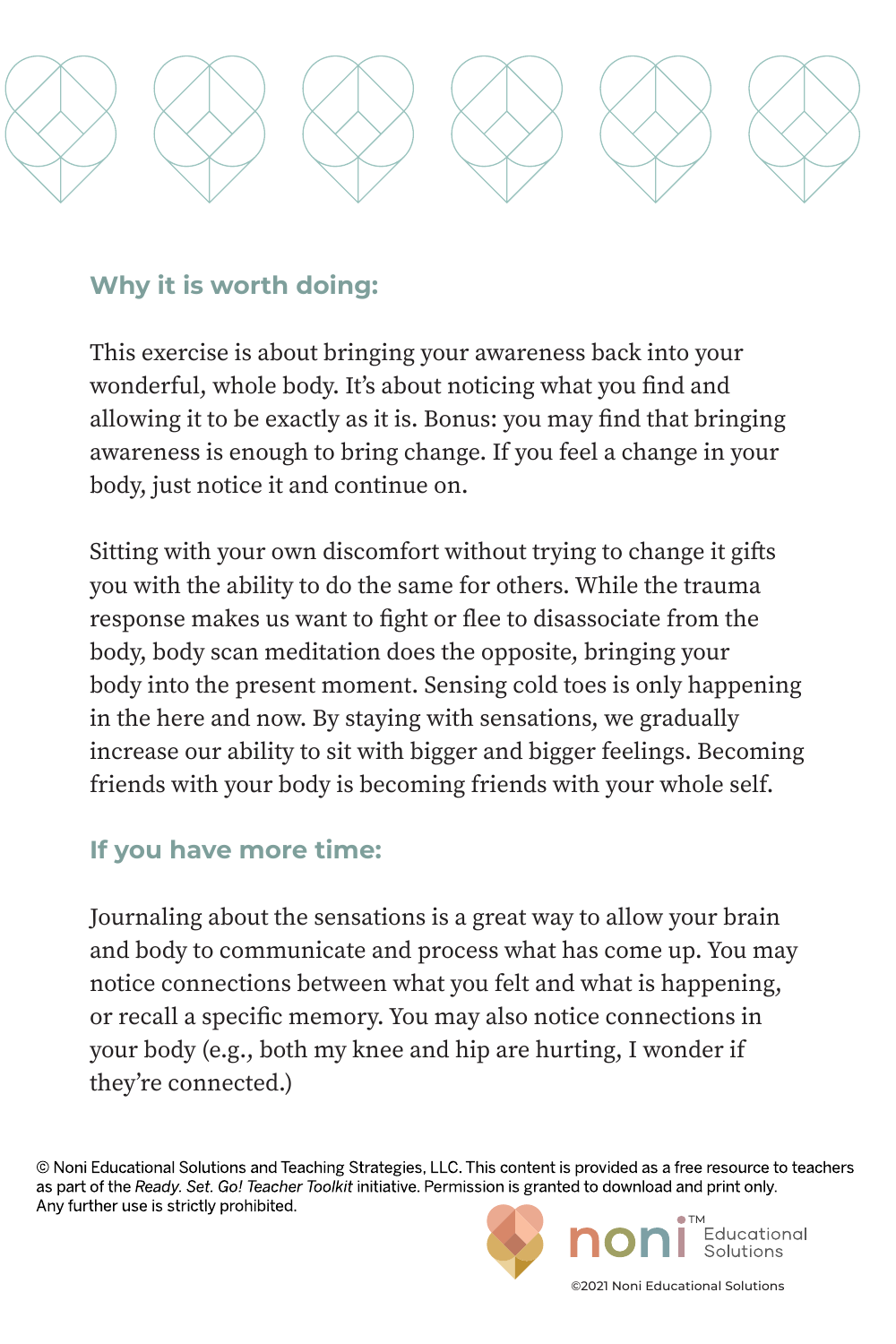## **Feel the Ground**

#### *"Turn your wounds into wisdom." ― Oprah Winfrey*

#### **What to do:**

This exercise may seem simple. You may even want to rush it, which is a human response. But this is about slowing down and really feeling. It cannot be rushed.

- To begin, take five big deep breaths.
- Then slowly take off your shoes (if you are comfortable).
- Place your feet below your knees on the ground and sit up straight.
- Notice your feet. Feel and name the feelings you are sensing. Are your feet hot? Are they aching? Just notice.
- Then, begin to feel the bottoms of your feet and the surface below them. Feel the solidness of the earth. Feel the way your feet can rest upon it without worrying if it will support you.
- Name the qualities of the ground. Is it sturdy? Is it cold?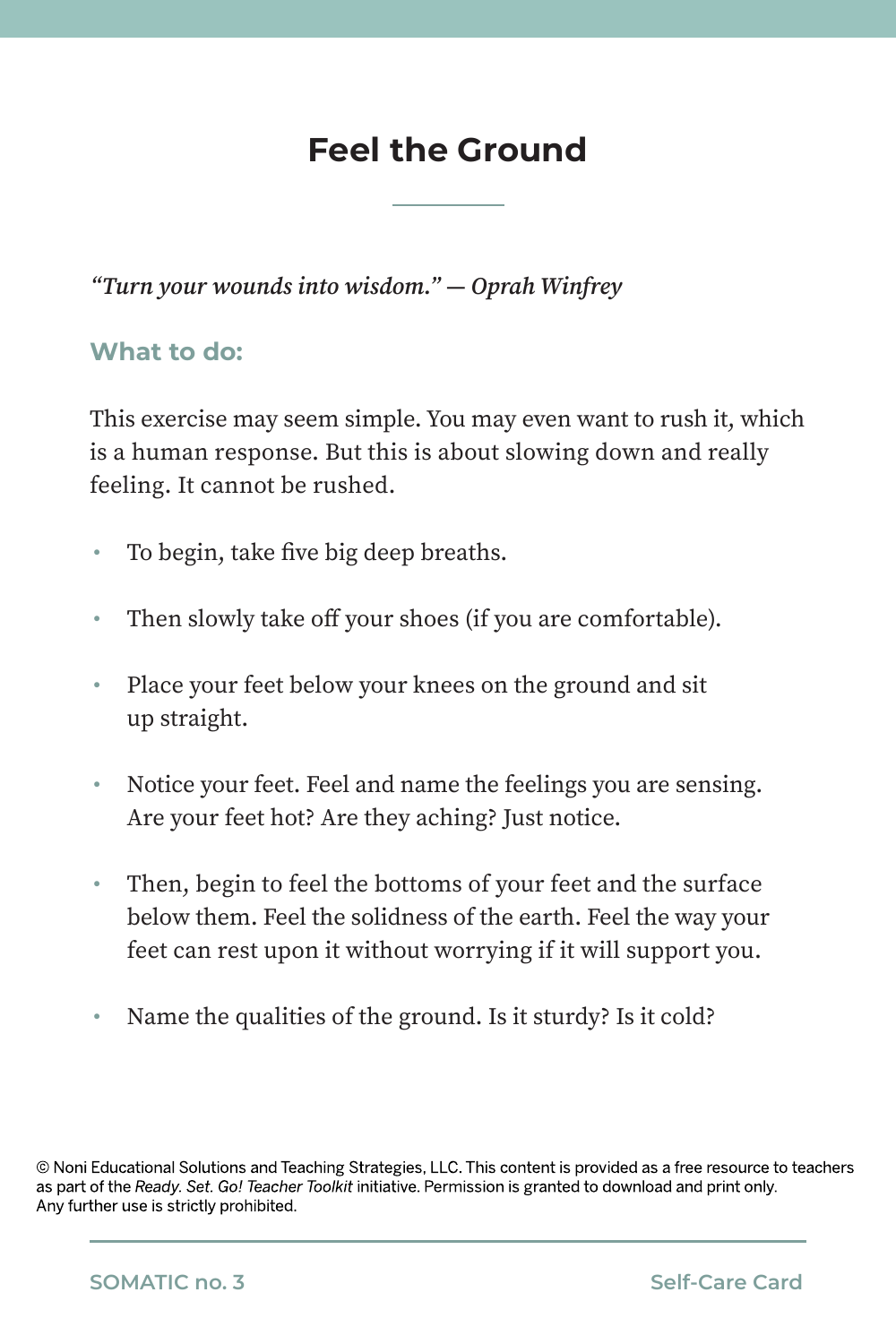

We take our feet for granted every day. But they constantly are giving us information and keeping us in balance. By slowing down and listening and feeling the supportive earth below us, we begin to appreciate all the sensations we often ignore with our conscious mind. And, we find that just below that conscious level is another whole range of sensations, keeping us afloat and safe and stable in an uncertain world. Thank you, feet. Thank you, earth.

### **If you have more time:**

This can be extended into a rooting and grounding meditation. Imagine your feet growing roots and extending into the earth. Notice how deep you can take your energy as you focus on those imaginary roots. Notice how much calmer you feel when you are firmly planted into the earth.

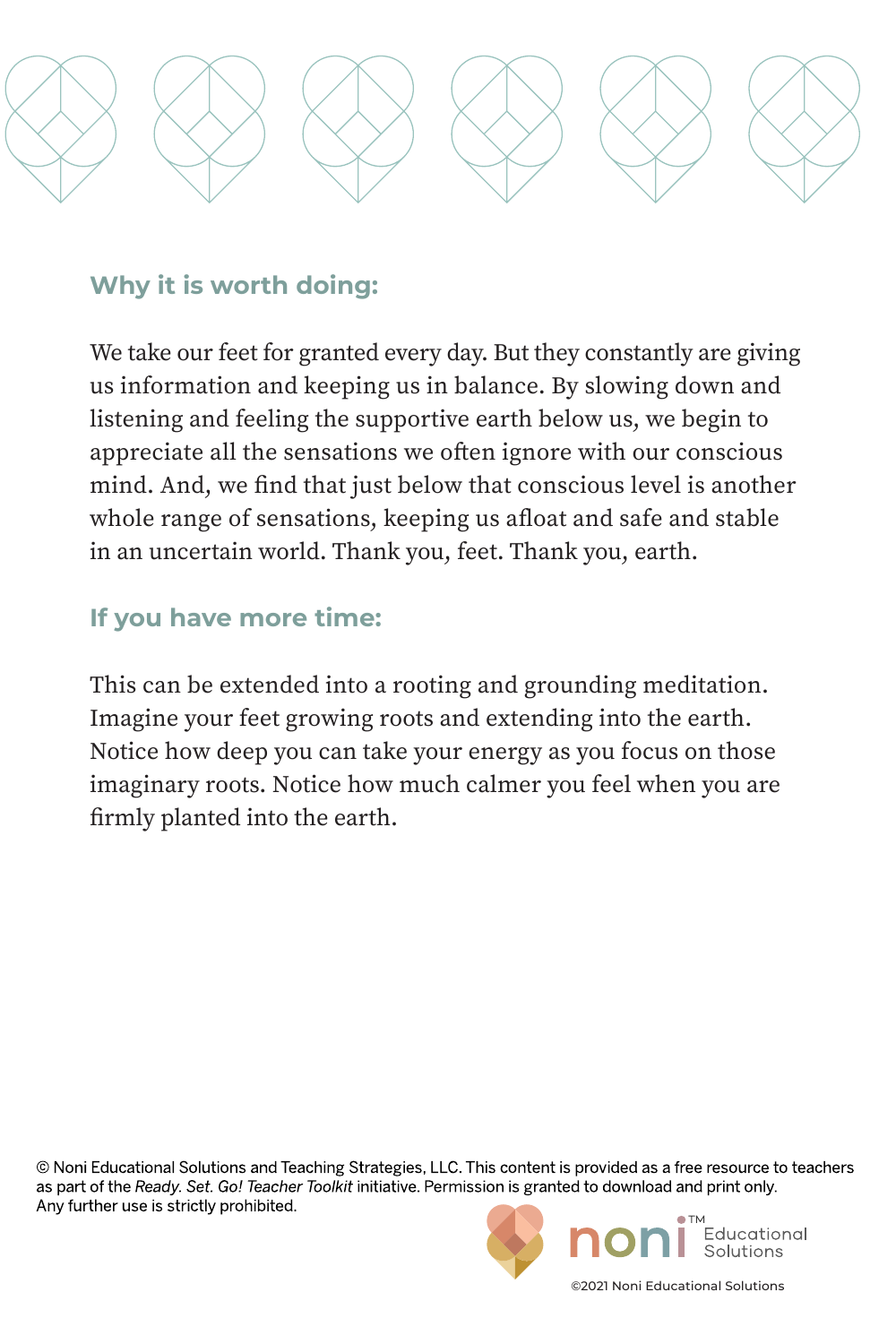# **Gratitude List**

*"It's a funny thing about life, once you begin to take note of the things you are grateful for, you begin to lose sight of the things that you lack." —Germany Kent* 

#### **What to do:**

Create a list of all the things that you're grateful for. Think more deeply about what you really want to be present in your life and what on that list is already there. Think about:

- What things have happened that have led you to this point?
- What missteps have you avoided?
- Who has come into your life that makes you feel at home in yourself?
- What generosity have you been shown?
- Who gave you a chance when you weren't even sure about yourself?

Make this a growing list that you can keep with you at your desk or in your pocket. Be detailed and precise as you think about all the abundance you have in your life. And remember, there is no end to abundance. There is always more.

As you make your list, think about how these small and large things have made you who you are. Think about the way these things are in alignment with what you want and who you want to be.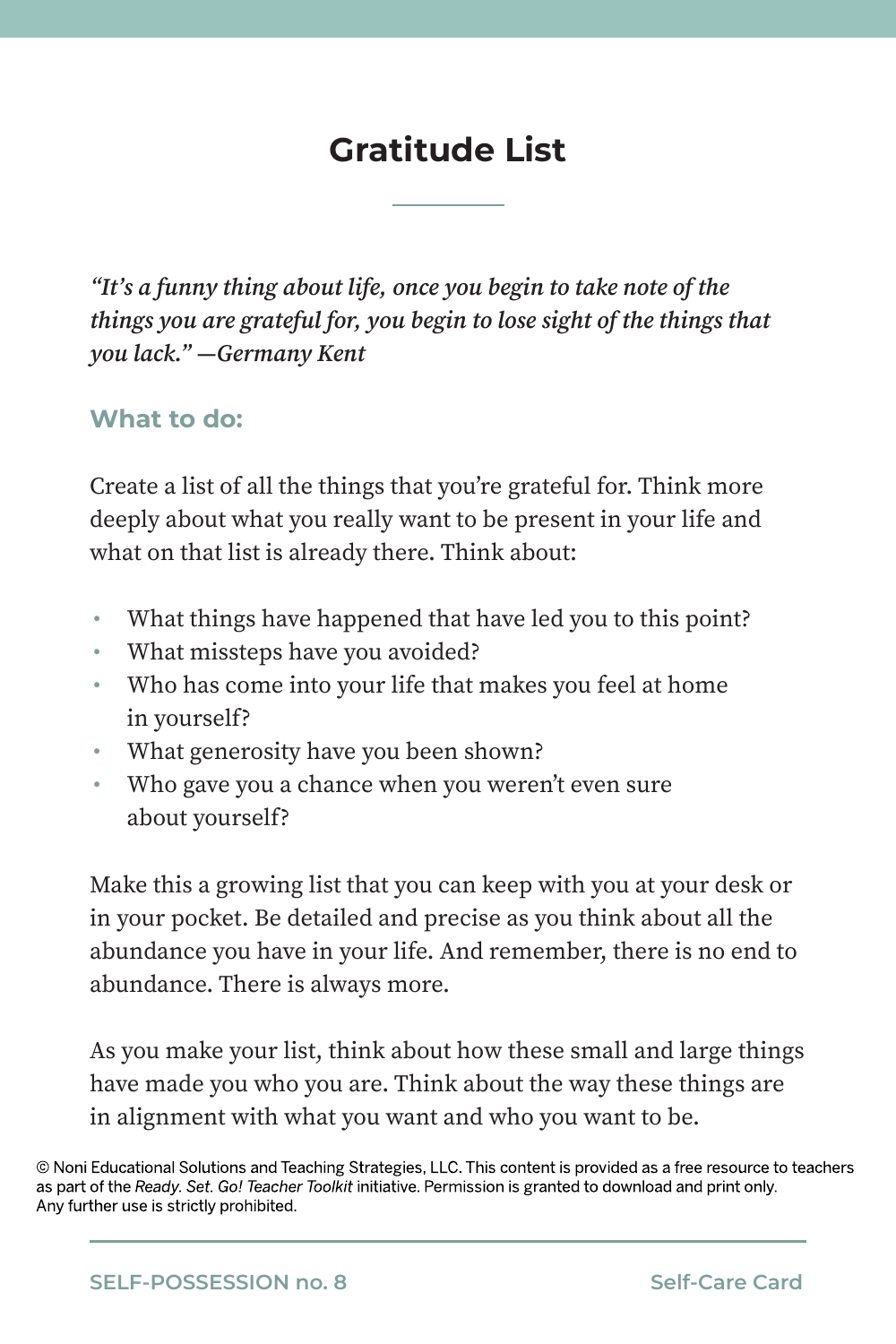

It's so easy to find ourselves looking for all that's wrong with the world. We're even evolutionarily wired for it to protect us from harm! But doing that doesn't really increase our joy or decrease our anxiety. However, gratitude is something that roots us in the here and now. It helps us narrow our focus on the ways things are going well, and helps us find the common thread in our tapestry of existence. You already are building the life you want. Count the ways.

### **If you have more time:**

Make it a work of art. Write out your list of things you are grateful for in your best handwriting, and decorate it with tiny drawings or clippings that represent the various things. Maybe use paints or markers to bring color. But, make it something you want to see that reflects the gratitude you are feeling. Then frame it and hang it somewhere you can see it every day.

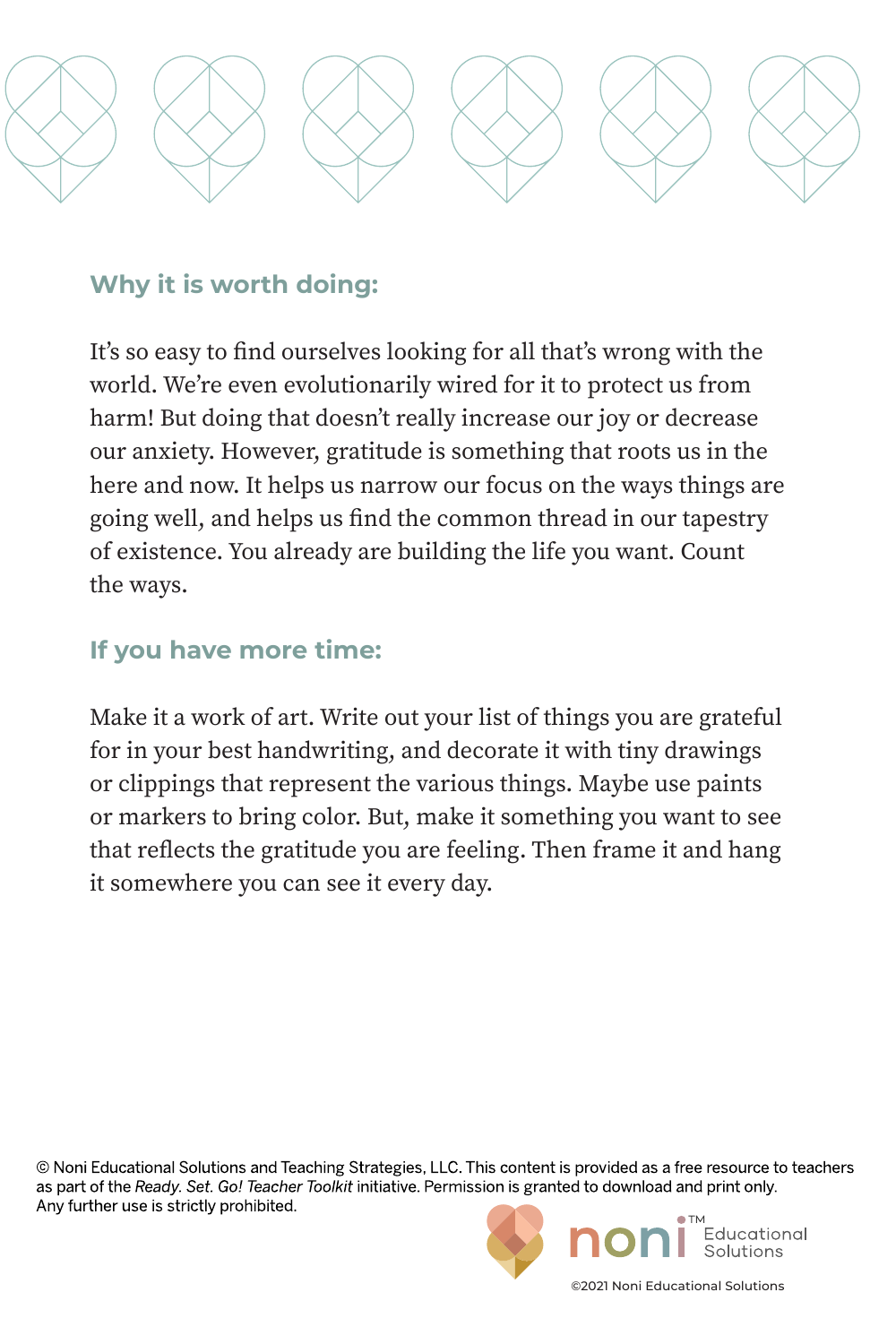## **List Attributes You Possess**

*"Courage is the most important of all the virtues because, without courage, you can't practice any other virtue consistently." ― Maya Angelou*

#### **What to do:**

Think about the ways you are witnessing resilience, growth, and success in your life. Make a list of these. To help, think about:

- When do you feel you are most aligned with your values?
- How do you want to be in the world?
- What is YOUR definition of success?

If you're having trouble, here are a few that might be true for you:

- I am tired, but I am here.
- I am working hard at processing my own trauma.
- I am showing up for my friends.
- I am proud of how I handled [a difficult situation].
- I have witnessed myself being kind.